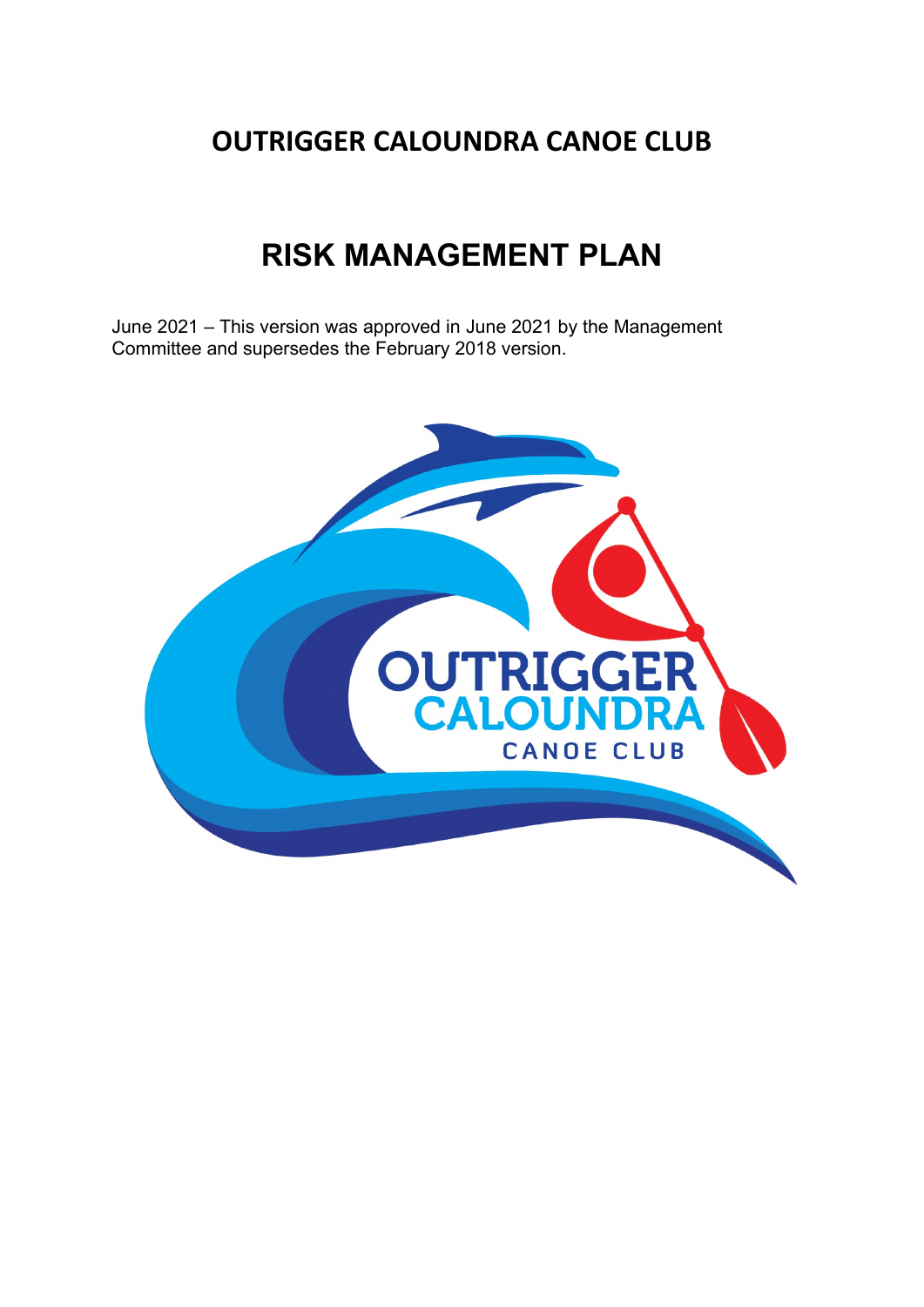## **INTRODUCTION**

This risk assessment outlines the process required to ensure training sessions are conducted in a safe manner. The risk assessment process is every individual paddler's responsibility not just that of the coach/ steerer /crew captain. Every paddler is responsible for their own safety at all times. To ensure that all paddlers are aware of their responsibilities, all club members are obliged to read, understand and acknowledge this risk assessment.

## **ADMINISTRATION**

## **Outrigger Caloundra Canoe Club and AOCRA Membership**

Paddlers who have tried paddling three times must join as a member of the Club and AOCRA if they wish to continue paddling.

To join the club, paddlers must complete and sign an OCCC Membership form (which includes an acknowledgement of risk) and sign the OCCC Code of Conduct.

Insurance fees are governed by AOCRA and membership fees are governed by the OCCC Management Committee and are reviewed at the Club AGM each year.

AOCRA membership and insurance involves renewing or registering for membership at [www.aocra.com.au](http://www.aocra.com.au/)

It is the responsibility of members to pay fees when due. This can be done online in two steps:

- Log onto the AOCRA website and follow the links to pay AOCRA membership, this includes AOCRA paddler insurance.
- Transfer club fees into OCCC bank account

Paddlers shall NOT paddle if either AOCRA fees or Club fees have not been paid.

If the paddler has a medical condition or is over 55 and new to the sport, a medical certificate must be completed by the paddler's doctor and returned to the OCCC Committee if requested by the Committee. Furthermore, if the paddler has a medical condition, the paddler must disclose this to AOCRA at the time of application.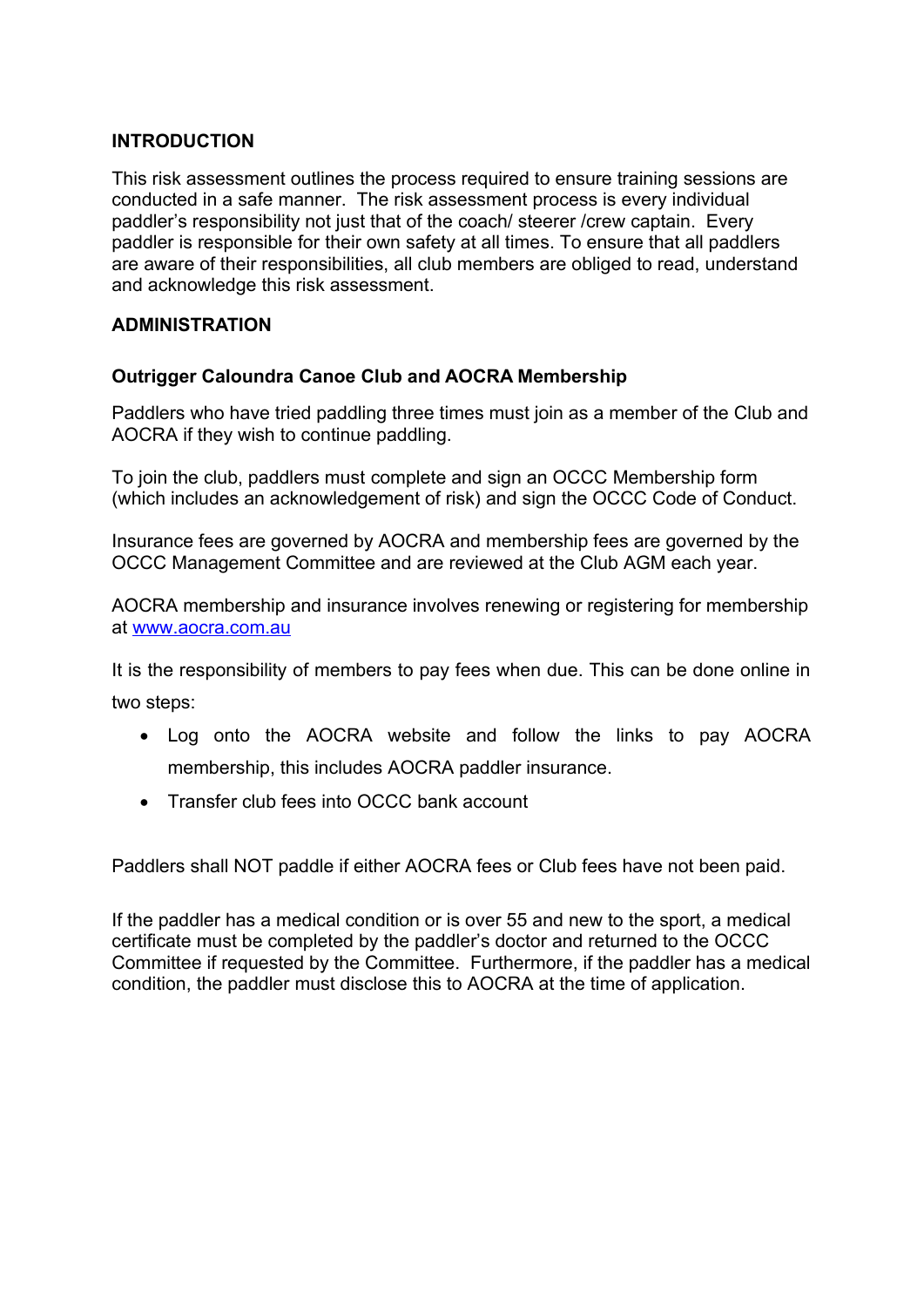## **Visiting / New Paddlers**

Visiting or new paddlers will be under direct supervision of a Coach. Visiting and new paddlers will be advised of hazards on land, safe handling procedures and safety issues on the water prior to going on the water.

New Members will be assessed during 'Come and Try' sessions before progressing to regular club training sessions.

For a non-AOCRA member, an indemnity and release form will be competed. These forms can only be completed by people who have never been an AOCRA member or have not been an AOCRA member for over two years.

New paddlers are entitled to a maximum of 3 sessions only. After 3 sessions, the paddler must complete all club membership paperwork as listed above, pay AOCRA and pay Club membership fees.

New paddlers are not permitted to paddle for any further sessions until completed paperwork and monies are received by the club treasurer.

## **REPORTING PROCEDURES**

## **1.1.1 AOCRA**

[www.aocra.com.au](http://www.aocra.com.au/) is the website for AOCRA and all administrative documents, regatta schedules, sporting updates, latest news and regatta results are available on this site

#### *Incidents – Injuries and Equipment Damage*

An online incident report ([www.aocra.com.au\)](http://www.aocra.com.au/) must be completed as per AOCRA requirements (Regatta and Training Rules). Individual members must log into the AOCRA website to be able to lodge an incident report. Incidents must be reported within 7 days of the event. Any AOCRA member is able to do this; it is not just the responsibility of the club.

A copy of the report is automatically sent to the AOCRA Safety Officer and the zone and club secretaries.

An incident report must be completed to enable a paddler to make an insurance claim for medical or related expenses and for equipment damage claims.

An OCCC incident should also be reported to the coaches and the Management Committee for record keeping.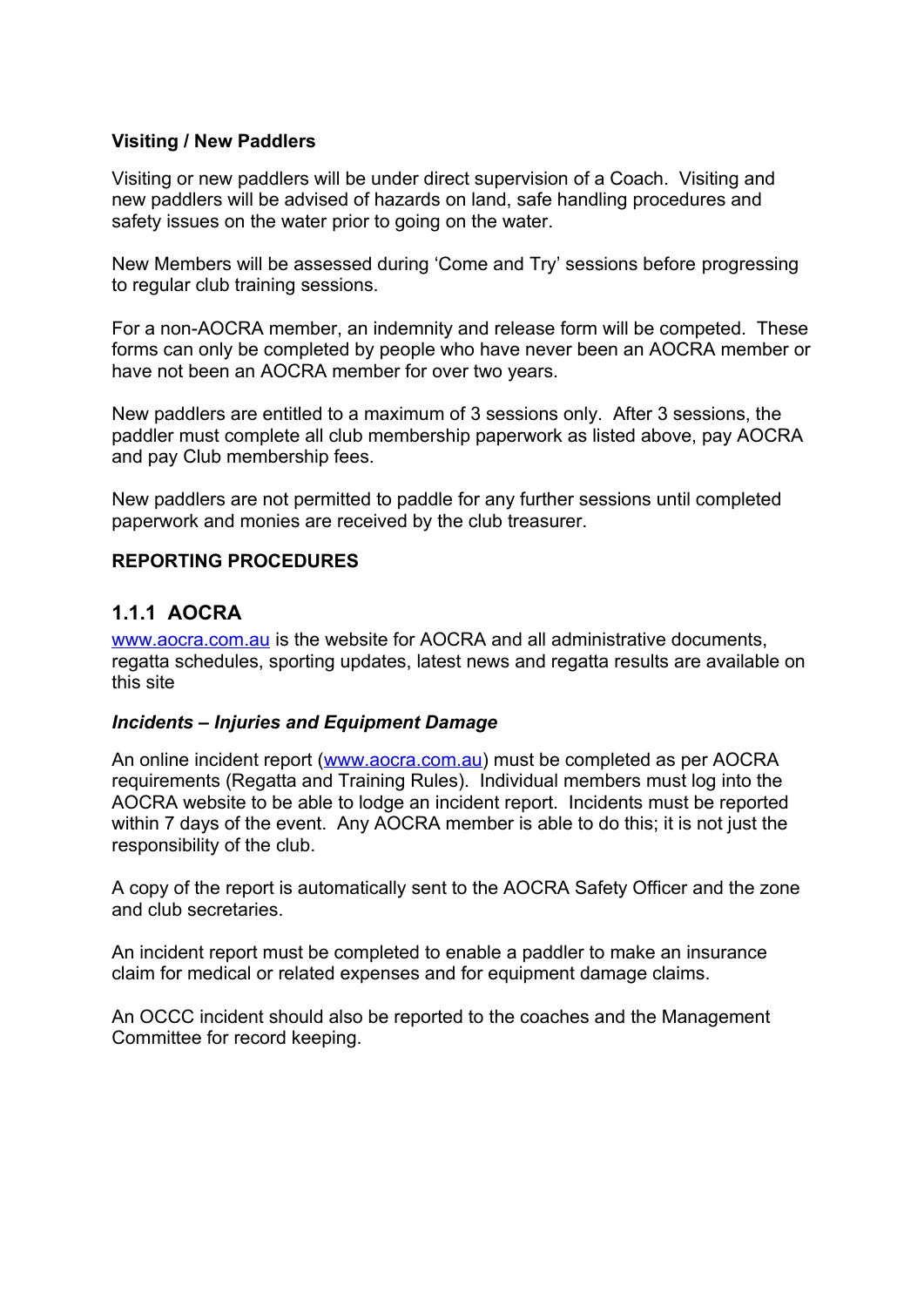## **COACHING**

OCCC has a number of accredited coaches. All coaches are volunteers.

All coaches must be registered club members.

All coaches and volunteers must meet the requirements of AOCRA's Member Protection Policy (MPP) – Part C Screening Working with Children.

Coaches must meet the requirements outlined in the AOCRA MPP – Section 5.2 Coaching.

Coaching records are kept by all coaches and may be periodically reviewed by the coaches.

The details required are as per the AOCRA Coaching Manual.

Swim and tread water tests are logged by coaches and records given to the club secretary and the head coach.

Canoe huli / tipping drills (with and without covers for OC6) are logged by all coaches and records given to the club secretary and the head coach.

## **GENERAL WATER SAFETY PREVENTATIVE MEASURES**

#### **Caloundra Environment**

When paddling in the Pumicestone Passage and attempting to cross the bar, there are some unique risk management issues.

The primary risk whilst paddling in the passage is the potential for interactions between outrigger canoes and larger marine vessels including dredges, fishing boats, general marine pleasure craft and people carrying out varied recreational activities (e.g. stand up paddle board riders, kayakers and surf skis etc).

All preventative measures must be taken to avoid collisions including actions such as canoes giving way to larger craft and the use of lights outside daylight hours. Steerers should also consider paddling close to shore and keeping clear of the channel markers when paddling outside daylight hours.

The canoe launch point is up river of most of the major marine traffic and is relatively protected. All paddlers must be aware of the other craft and people in the area and alert their steerer when required.

#### **Crossing The Caloundra Bar**

Caloundra is a designated coastal bar. Even on a good day, conditions on a bar can change quickly and without warning. Local knowledge, experience and the type of canoe and crew make up are critical factors when attempting bar crossings. If the weather looks adverse, don't risk a bar crossing. Never underestimate a coastal bar.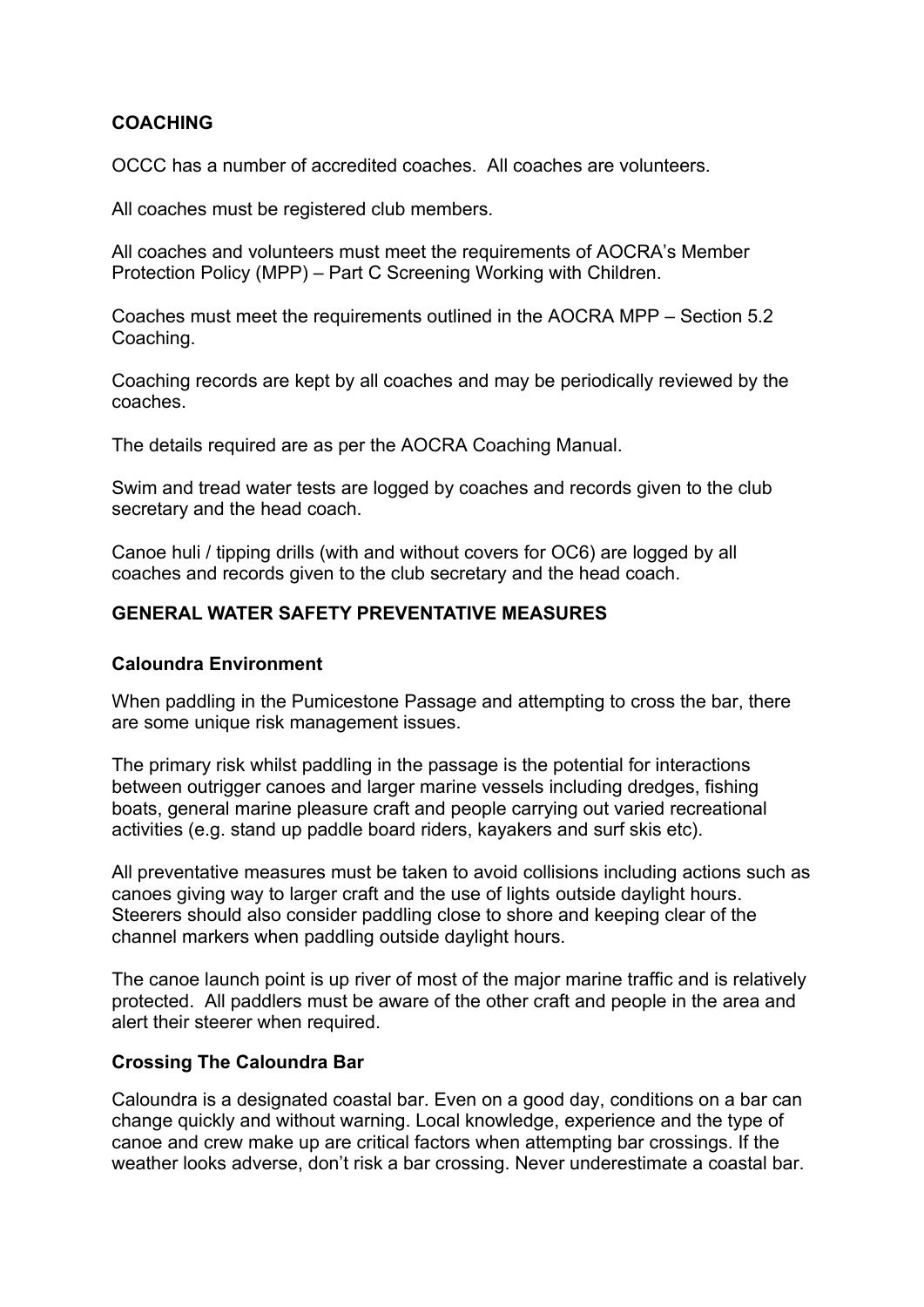Even small waves can capsize or swamp and sink a boat.

Steerers are considered " Masters" of the craft and have the final say on whether a bar crossing will be attempted, if a steerer deems the conditions unsafe then the decision must be accepted as final for that day.

OCCC must adhere to the following when crossing the bar:

- If the weather looks adverse, don't risk a bar crossing.
- Only experienced steerers should attempt to cross the bar, and only after a thorough assessment of conditions has been completed.
- The following factors must be taken into account: state of tide and current flow in the bar channel; sea conditions including ground swell size and wave period and shape of breaking waves; wind strength; and wind direction
- All steerers must hold position inside the bar in order to observe wave patterns and conditions prior to crossing
- The steerer must ensure the outrigger is seaworthy and carrying all required equipment (See OC6 Canoe Equipment Checklist below).
- Crossing a bar on a run-out tide when the most dangerous wave conditions usually occur increases the potential risks and should only be considered when the bar conditions are favourable in regard to swell size and wind strength.
- Be prepared to cancel or delay the crossing when the tide is ebbing and wind strength and wave conditions are unfavourable
- Crew set up for a bar crossing is to be set by the steerer taking into account experience and strength of individuals. Paddlers in seat 1-2 must be aware of risks and indicate consent to sit in the seat to steerer /coach and be aware of impact minimising procedures (i.e. duck and tuck).
- Covers to be placed on canoes at the Steerers discretion.
- Any time a crossing is attempted (in or out) patience by paddlers is required, and only the steerers directions are to be followed and carried out as promptly as possible.
- All paddlers in the canoe shall be given the opportunity to express any misgivings about crossing the bar before any attempts begin.

For the purpose of bar crossings, paddlers can be divided into 4 main groups including: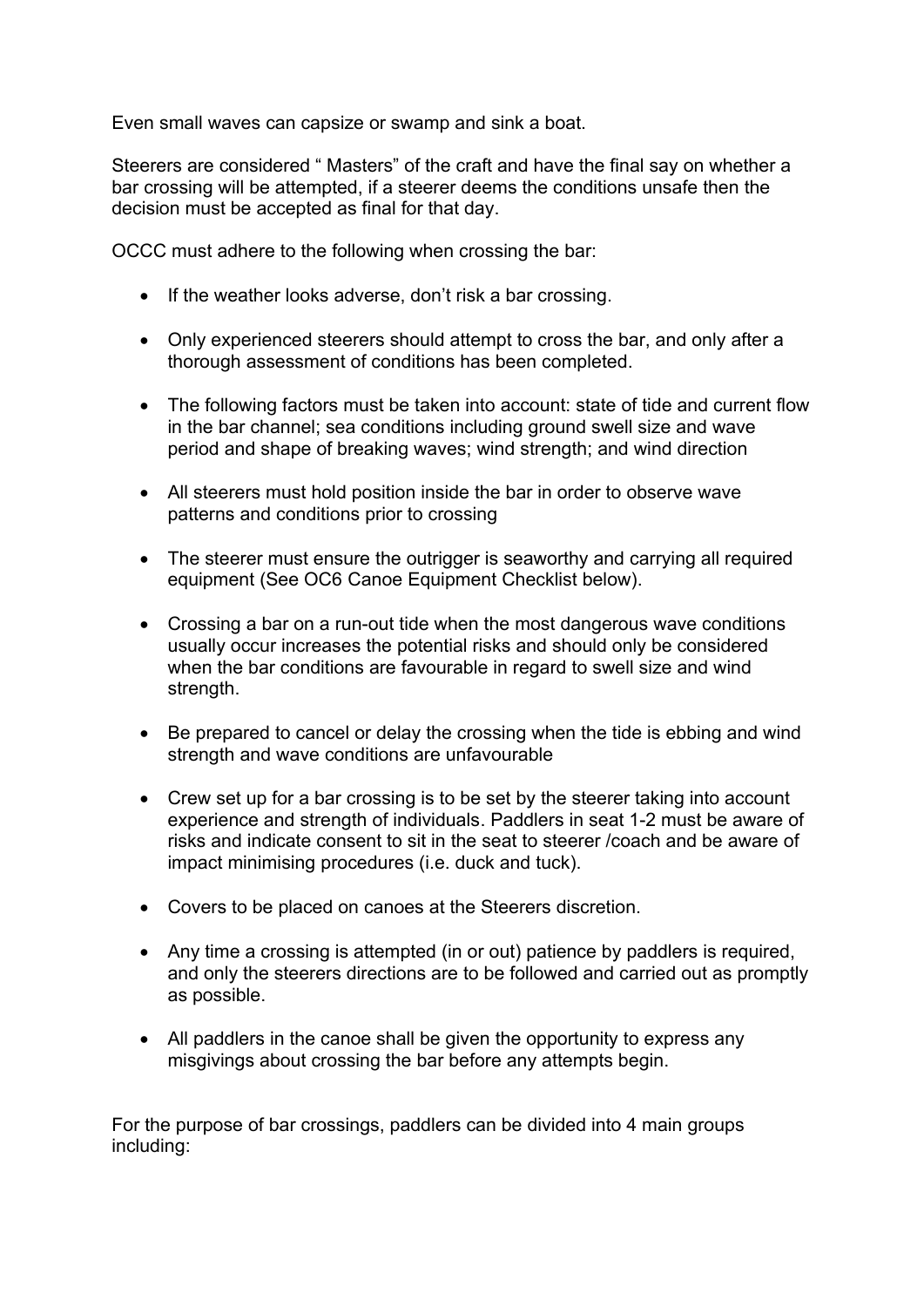**Experienced:** paddlers who have at least 2 years of outrigger experience, have a broad range of outrigger skills and are reliable crew members

**Novice Paddler:** 1st and 2nd year paddlers who need to work on their technique, skill, strength and/or attendance to be considered experienced

**Social Paddler:** paddlers who are one or more of the following: not interested in racing; train irregularly; not interested in being coached; and/or just want to enjoy a light paddle for social interaction and light exercise.

**Restricted:** paddlers who have failed one or more parts of the safety test or have proven to be a risk to the safety of others in the past.

The table below is a guide for when these paddlers can and can't cross the bar in various conditions. This is a guide only and any steerer or paddler at any time can refuse to paddle across the bar due to safety concerns.

|                           | Dead Flat | Mild | Medium      | Rough | Wild |
|---------------------------|-----------|------|-------------|-------|------|
| Non AOCRA                 | X         | Χ    | Χ           | X     | Χ    |
| member OR                 |           |      |             |       |      |
| member who                |           |      |             |       |      |
| hasn't done<br>huli drill |           |      |             |       |      |
| Restricted                | X         | X    | X           | X     | X    |
| Social                    | Yes       | Yes  | X           | Χ     | X    |
| Novice                    | Yes       | Yes  | X/Yes       | Χ     | Χ    |
|                           |           |      | If with     |       |      |
|                           |           |      | experienced |       |      |
|                           |           |      | paddlers    |       |      |
| Experienced               | Yes       | Yes  | Yes         | Yes   | X    |

#### *Definitions:*

*Dead Flat: flat as a tack, across the width and breadth of the bar. Can cross with solo OC6*

*Mild: while there may be swell in some areas of the bar, there is a clear, wide and safe pathway to the ocean. Can cross with solo OC6*

*Medium: seats 1 and 2 may be air-swinging on 1 or 2 waves at the back of the bar but no crashing waves on chosen path. Covers not essential but recommended. Coaches, steerers and paddlers discretion to go over bar on an outgoing tide. Need to consider wind and likelihood of conditions changing. Cross with at least 2 OC6s.*

*Rough: crashing waves across the bar with multiple sets of waves to punch through. Requires covers and timing the sets. Paddlers may cross the bar on an incoming tide only. Cross with at least 2 OC6s.*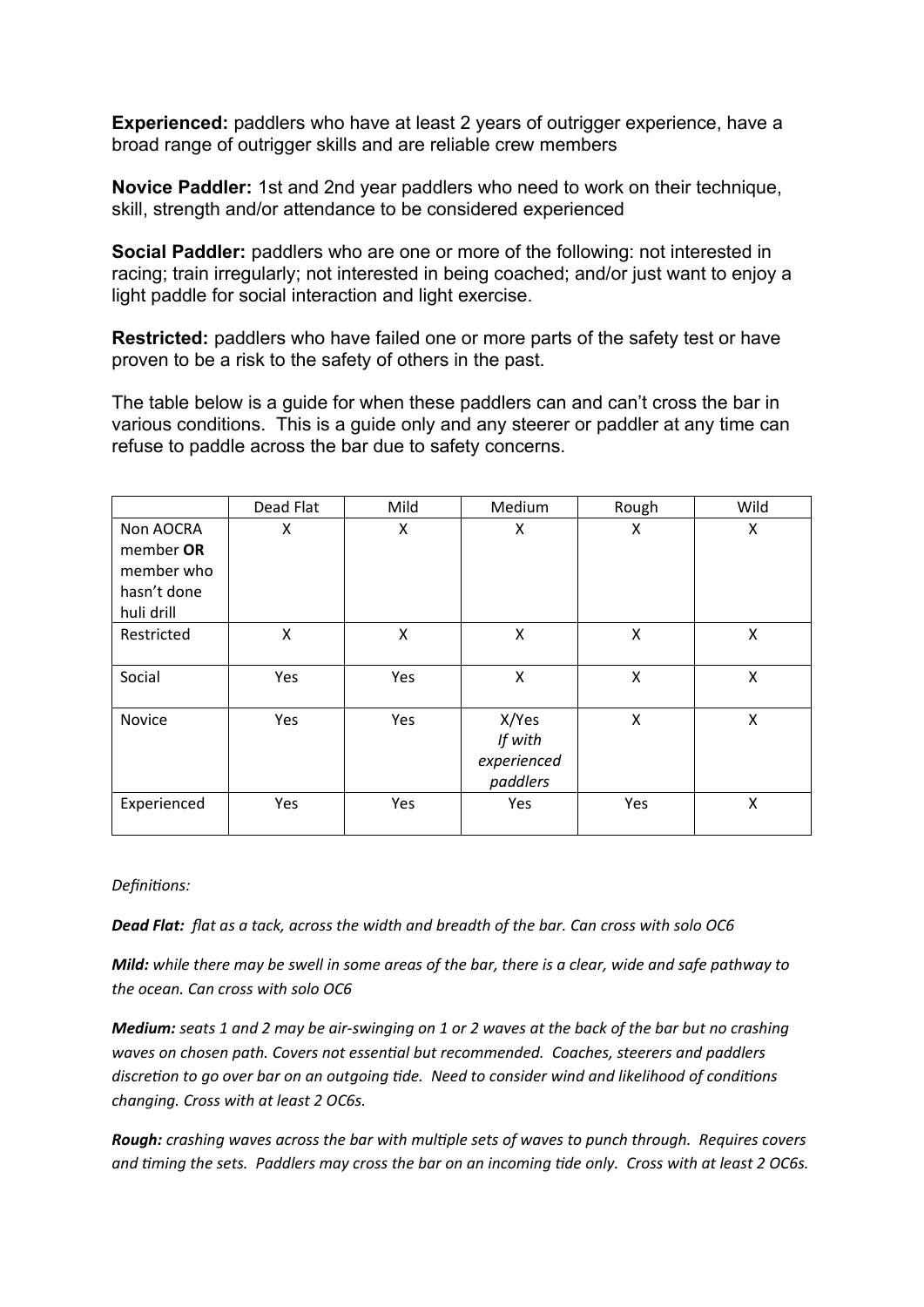*Wild: crashing waves across the bar that can be heard and seen from Golden Beach. Freak wave central.* 

## **Swim Tests and Huli / Tipping Drills**

Safety tests must be conducted in accordance with the AOCRA Member Protection Policy – section 5.3 Paddler suitability (Swim, tread water and Huli).

The policy is in place to ensure that paddlers are able to support themselves in the water, right and reboard a canoe in the event of a huli or other incident.

The coach will explain the tipping drill prior to the canoe entering the water and then a practical "tip" is carried out. The drill participants and date are logged by the coach.

The minimum safety requirements for all AOCRA members are to undertake the following on an annual basis:

- swim 400m unassisted (150m for juniors)
- tread water for 5 minutes (3 minutes for juniors)
- complete a huli drill and reboard the canoe independently.

If anyone fails these tests, that member must wear an approved PFD at all times. It is also the coaches discretion to place restrictions on those members who fail (eg. limiting the conditions the person is able to paddle in, limiting the number of novice persons to be in the same canoe, ensuring an extra safety rope is onboard like a rope ladder).

See OCCC Code of Conduct for further details.

#### **Hygiene & personal health**

Outrigger Caloundra introduced a COVID-19 Safety Plan in June 2020 in response to the pandemic and desire to resume sanctioned training. Specific controls include: sanitising canoes after training; regularly cleaning surfaces around the clubhouse, restricting the use of shared equipment; strict personal hygiene measures; keeping a record of attendance at club training and events; restricting paddlers from training who are unwell and/or displaying COVID-19 symptoms. See OCCC COVID-19 Safety Plan for further details.

#### **Sun Protection**

AOCRA have a sun protection policy within the MPP. Paddling involves long periods of time exposed to the elements and appropriate sun protection should be used including, hats, sun cream, long sleeved sun shirts and sun glasses.

#### **Foot Protection**

The boat ramp at Short Street is full of hazards, particularly at low tide. The ramp is slippery, oyster shells are sharp, there is a crack in the lower end of the ramp and shellfish can be found off to the side of the ramp. Footwear should be worn to protect paddlers from these hazards.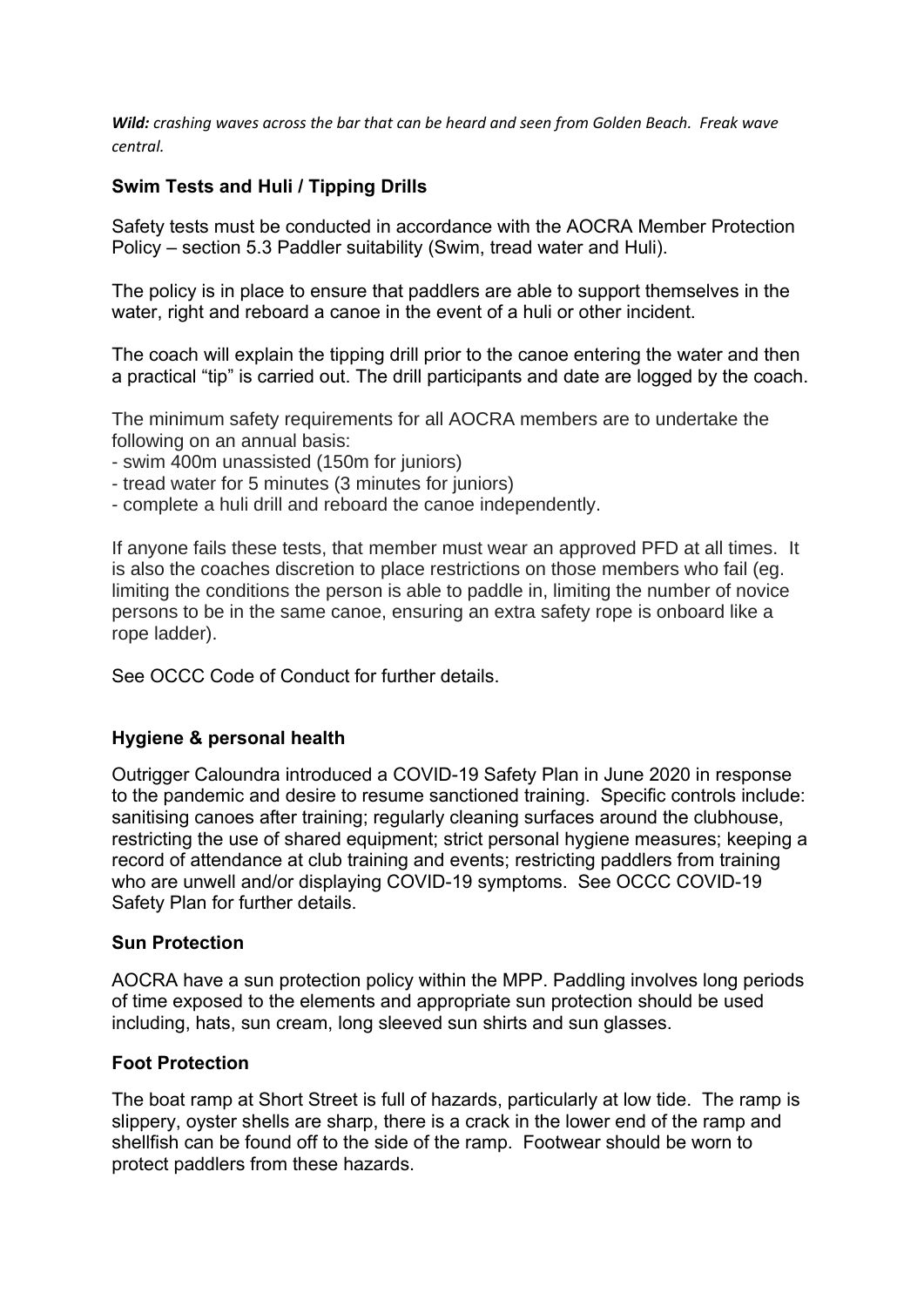## **Hydration**

Another part of being in the sun for long periods is the risk of dehydration from over exposure. Suitable water bottles or back packs should be taken and used during long paddles. Frequent stops should also be built into the training session by the coach for new paddlers.

## **Personal Floatation Devices (PFDs)**

The club supplies paddlers with basic/standard PFDs for OC6 club training sessions and races. These PFDs are stored in bags that are placed in the canoe. The club also has six Vaikobi life jackets that are suitable for wearing while paddling. However, most of PFDs are only appropriate for emergency situations and not comfortable or practical to wear while paddling. Paddlers are encouraged to purchase their own PFDs that are designed to be worn while paddling if they would like to take extra safety precautions and enhance their visibility on the water.

AOCRA is expected to introduce new safety regulations in the coming years that will make it mandatory for all paddlers to wear a PFD while training and racing. Given the financial cost of these PFDs, it is expected that individuals in the club will be responsible for purchasing their own PFDs when this time comes.

## **Strong Wind Warning**

AOCRA has a strict policy on the use of canoes during strong and gale force wind warnings. Under no circumstances are canoes to be put into the water during a gale force warning.

A strong wind warning is 26 to 33 knots as set down by Bureau of Meteorology.

If a strong wind warning is issued then canoes must only be used within the Passage. Under no circumstances are canoes to be taken across the bar while a strong wind warning is current.

## **OTHER SAFETY REQUIREMENTS**

- If training at or near dark paddlers must wear a light attached to their person or canoe – As a minimum requirement an all round white light must be attached to the ama, the stern or other vantage point where the light can been seen from all directions of the canoe.
- All OC6 and OC3 sessions must be logged on Teamer.
- Storm covers are to be put on canoes in the event of rough conditions. This is at the discretion of the team Coach and steerers.
- Canoe rigging must be checked prior to every session and re-rigged where necessary.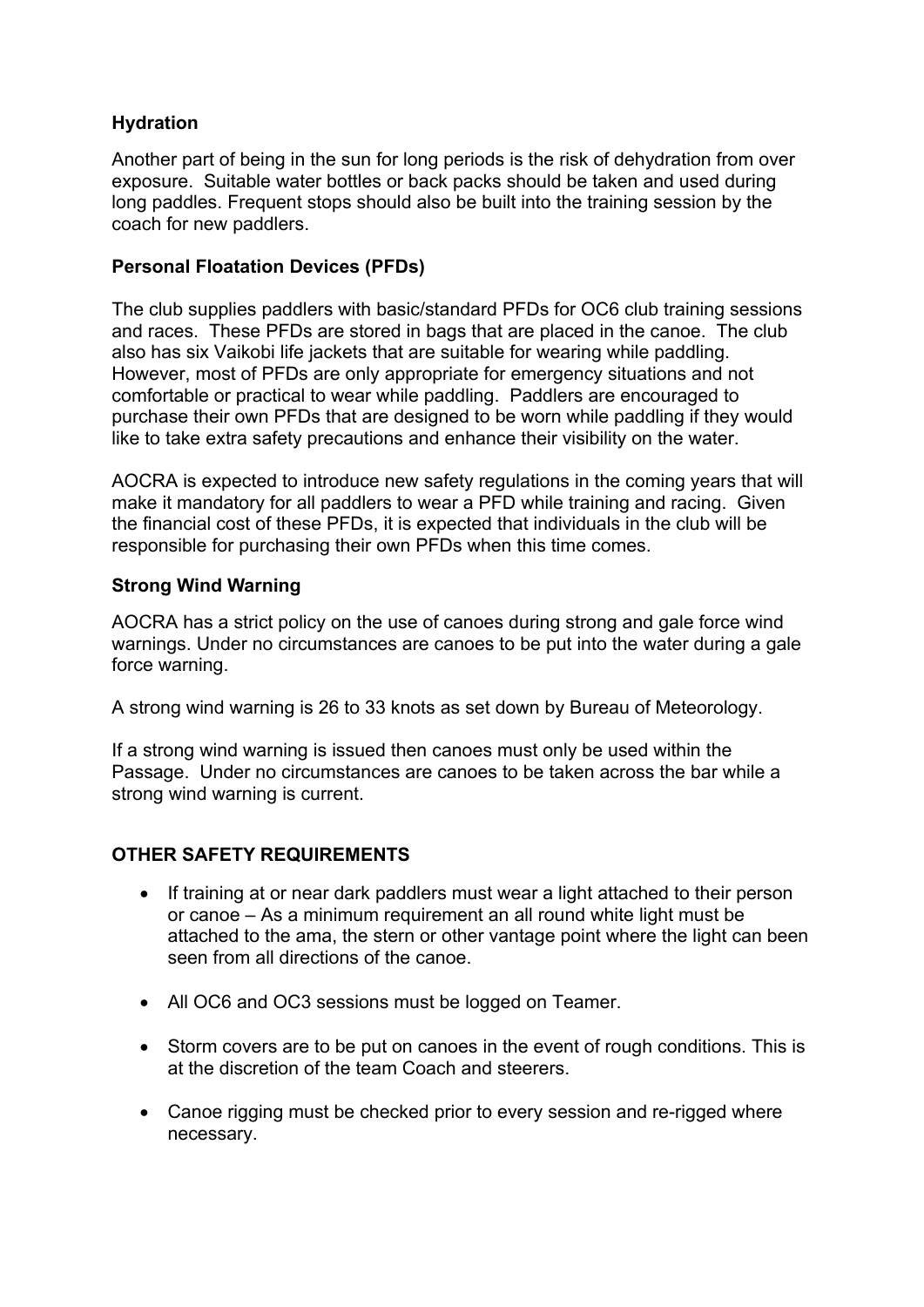- The steerer (or master) of the canoe is legally responsible for the navigation and direction of the canoe and the paddlers in the canoe. All paddlers must follow the steerers directions.
- There are no more than 6 paddlers in each canoe for any session.
- Any person showing signs of alcohol consumption or other erratic/unsafe behaviours will not be allowed in the canoe.
- All paddlers must ensure that the canoe is equipped for the training session and meets the club safety requirements.

OCCC require all canoes carry the following safety equipment during each training session.

OC6

- Minimum of 2 Bailers
- Personal Floatation Devices (PFDs) for each paddler (6)
- A spare paddle
- Spare rubbers
- Duct tape if going over the bar
- Tow rope if going over the bar
- Lights (if necessary)
- Storm covers are to be put on canoes in the event of rough conditions. This is at the discretion of the team Coach and Captains.
- One person must carry a mobile phone
- Walkie talkies can be used to enhance communication between steerers and coaches, particularly in the open ocean.

#### OC1/2

- A Type 1, 2 or 3 PFD MUST be carried on board each canoe one for each paddler – every time the canoe is put on the water.
- A Leg rope is a mandatory safety feature and must be attached to OC1/OC2 canoes. It is recommended that paddlers use them to ensure their own personal safety especially when offshore and/ or in conditions where the paddler/s may become separated from their canoe.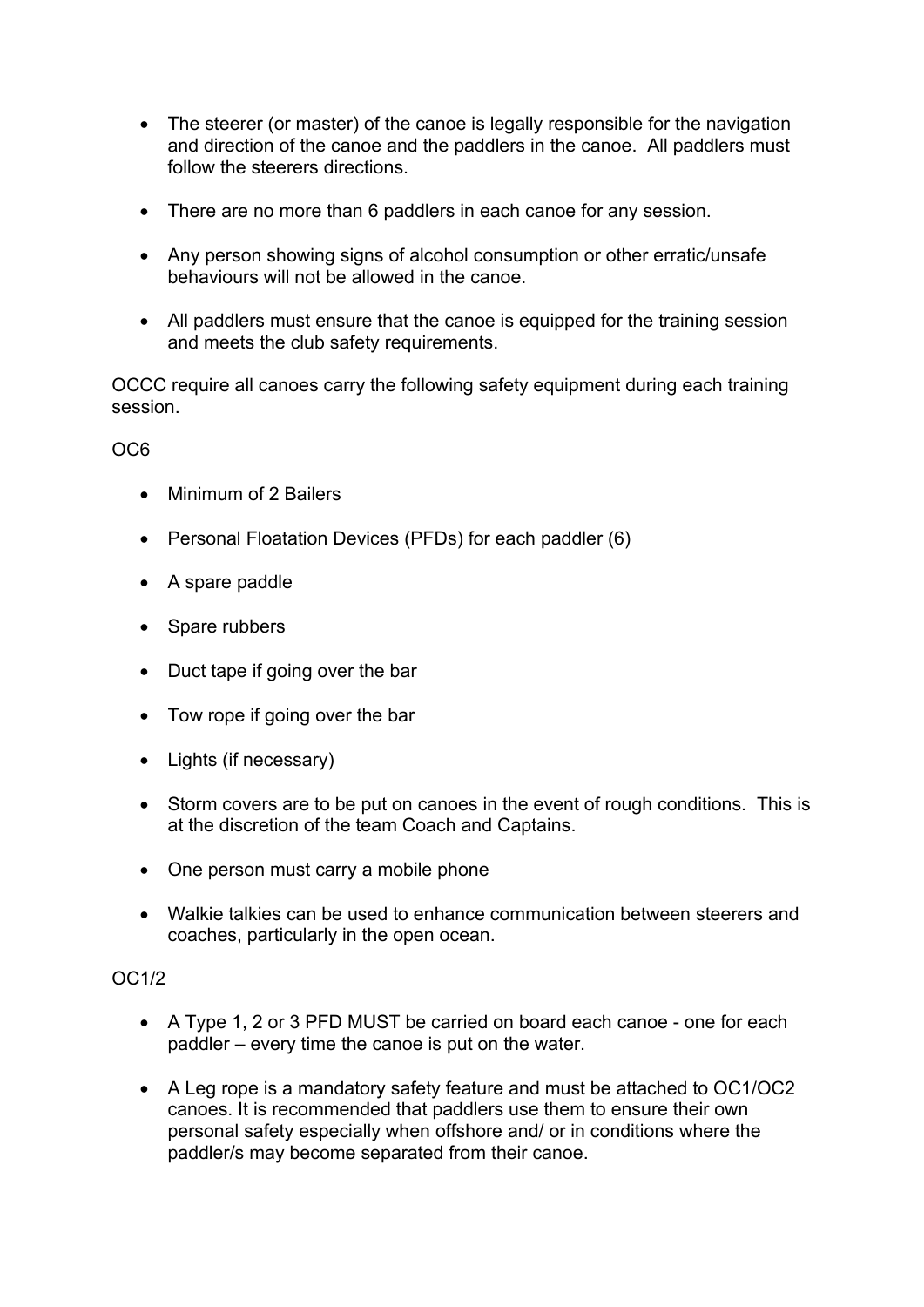Paddlers training or paddling outside club approval / guidelines do so at their own risk and responsibility.

Paddlers on club-owned OC1, V1 or OC2 or V3 craft training outside of formal club training sessions, need to:

- ensure the Committee and a coach is aware of and has supported extra training with use of Club equipment
- the session is noted on Teamer; and
- has logged the session on at least the white board, indicating the time of departure and expected time of return

## **ACCIDENT PROCEDURES**

All paddlers should be made aware of preventative measures and how to deal with a situation on the water. If they are unsure of any procedures outlined below please advise a coach.

The steerer is the master of the outrigger and their instructions are to be followed.

The international distress signal in an outrigger is the waving of the paddle over your head.

Coaches or crew captains are to ensure all crew members are familiar with the following measures:

- Use of PFD's
- Bailing techniques
- Understanding the ocean / waterways
- How to rig a canoe
- How to huli and recover a canoe
- How to exit and reboard a canoe
- Managing a canoe in the surf
- Attaching storm covers
- Use of a tow rope
- Radio signals and use

#### **OTHER CONSIDERATIONS**

Where there are major incidences involving other craft, danger to people or personal injury, damage to vessels or property – the Maritime Safety Qld needs to be contacted within 48 hours. Incident report forms are online at [www.msq.qld.gov.au](http://www.msq.qld.gov.au/).

An EPIRB (Emergency Positioning Indicating Radio Beacon) needs to be carried on all vessels in open water when more than two (2) nautical miles from land.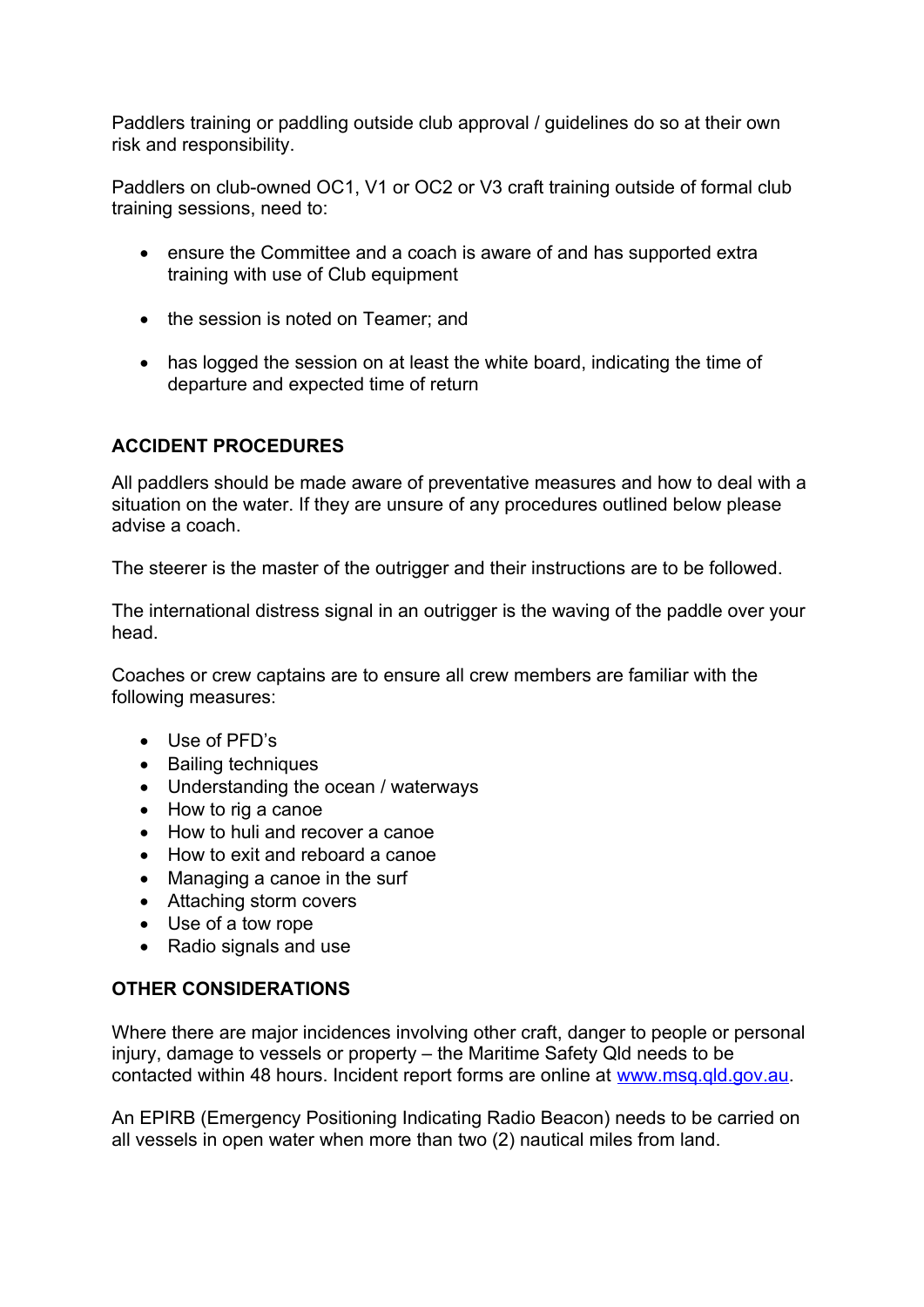Where there are many craft on the water, canoes should be navigated on the starboard side (right side) of a river or water body.

Where two craft are bearing toward each other the vessel approaching from the starboard (right) has right of way. If a collision is imminent all craft shall take evasive action to avoid collision.

Always give way to keep well clear of any commercial vessels carrying out operations.

Power craft will have to give way to all non-powered craft (i.e. canoes).

If participating in a race with support boats, be aware of the following:

- Don't seek assistance from a support boat unless absolutely necessary. Support boat drivers have varying levels of experience from complete rookie with no prior experience or training to experienced operators with backgrounds in one or more of the following: VMR, Surf Life Saving, the maritime industry, the Defence force, emergency response fields, supporting outrigger regattas etc. If you require their assistance, determine their level of experience and negotiate who is in command.
- Be prepared to be your own hero! Be Macgyver if safe to do so! In addition to a tow rope, bailers, life jacket and a spare blade, you should also carry duct tape, spare rubbers, ratchet straps, a whistle, a stanley knife and a mobile phone.
- If a member of your crew needs assistance from a support boat due to medical reasons, seek assistance from a boat with prop guards.
- Be prepared to abandon your canoe and board a support boat (with prop guards) in rough conditions. Towing can be dangerous for the steerer in the canoe and can only be conducted by experienced support boat operators. Support boats are not responsible for saving canoes. They are responsible for saving lives.
- If you do not want the assistance of a support boat, you have the right to say no. If you believe your crew are safer to look after themselves, this is your choice.

#### **CONCLUSION**

OCCC complies with all AOCRA policies, rules, regulations, requirements and guidelines. All members are made aware of their membership obligations and requirements for training.

If a member decides to train or paddle using club equipment outside club approval / guidelines they do so at their own risk and responsibility.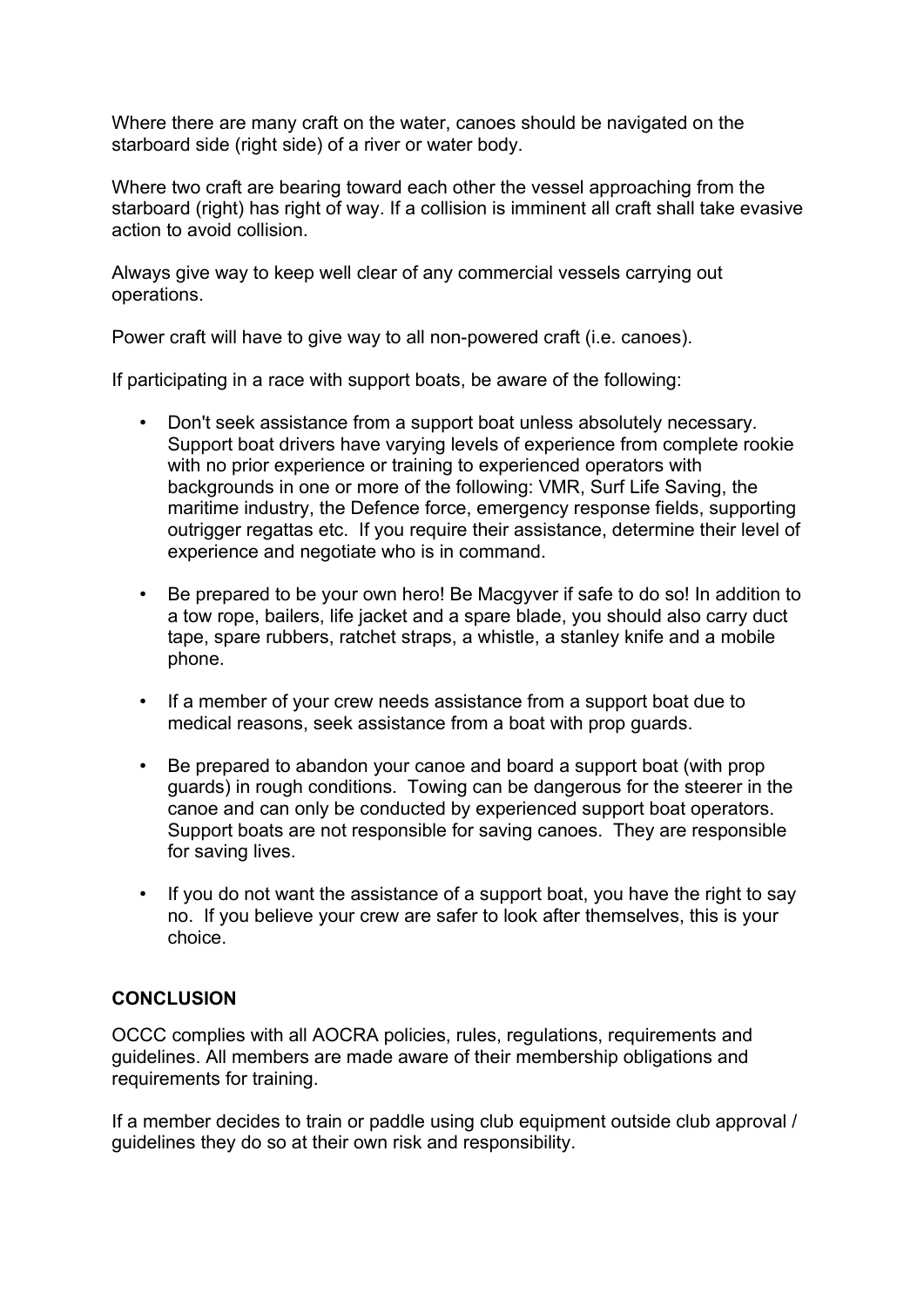## **ATTACHMENT 1 : Club Risk Management Plan**

(Source: Adapted from the Noosa Outrigger Canoe Club RMP -2017)

| $\#$        | <b>Element</b>      | <b>Description</b>                                                                                                                                                                                     | <b>Potential Hazards</b>                                                                                                                                                                    | Consequ<br>ence | Likelihood | <b>Risk</b> | Control measures /<br>Management<br><b>Strategies</b>                                                                                                                                                                                                                                                                                                                                              | <b>Residual</b><br><b>Risk</b> |
|-------------|---------------------|--------------------------------------------------------------------------------------------------------------------------------------------------------------------------------------------------------|---------------------------------------------------------------------------------------------------------------------------------------------------------------------------------------------|-----------------|------------|-------------|----------------------------------------------------------------------------------------------------------------------------------------------------------------------------------------------------------------------------------------------------------------------------------------------------------------------------------------------------------------------------------------------------|--------------------------------|
| $\mathbf 1$ | Canoe<br>Management | Lifting/<br>Launching<br>canoes from<br>grass area to<br>the water<br>Getting in<br>and out of<br>the canoe in<br>shallow<br>water or on<br>the ramp<br>Lifting/<br>launching/<br>loading at<br>events | Sprains,<br>strains/back/neck<br>shoulder injuries<br>lifting canoe.<br>Cuts to feet on the<br>ramp due to<br>cracks, oyster<br>shells<br>Stepping on a<br>shellfish<br>Damage to<br>Canoes | Major           | Likely     | <b>High</b> | Always use trolleys<br>to manoeuvre<br>canoes. When<br>lifting on/off a trolley<br>always use a min of<br>5 people. 3-4 to lift,<br>1 to place trolley<br>under canoe. When<br>pushing up the<br>ramp ensure at<br>least one person is<br>on the trolley and<br>others take load<br>evenly.<br>Wear appropriate<br>footwear and walk<br>slowly down<br>slippery boat<br>ramps.<br>Avoid walking in | Low<br>Unlikely /<br>minor     |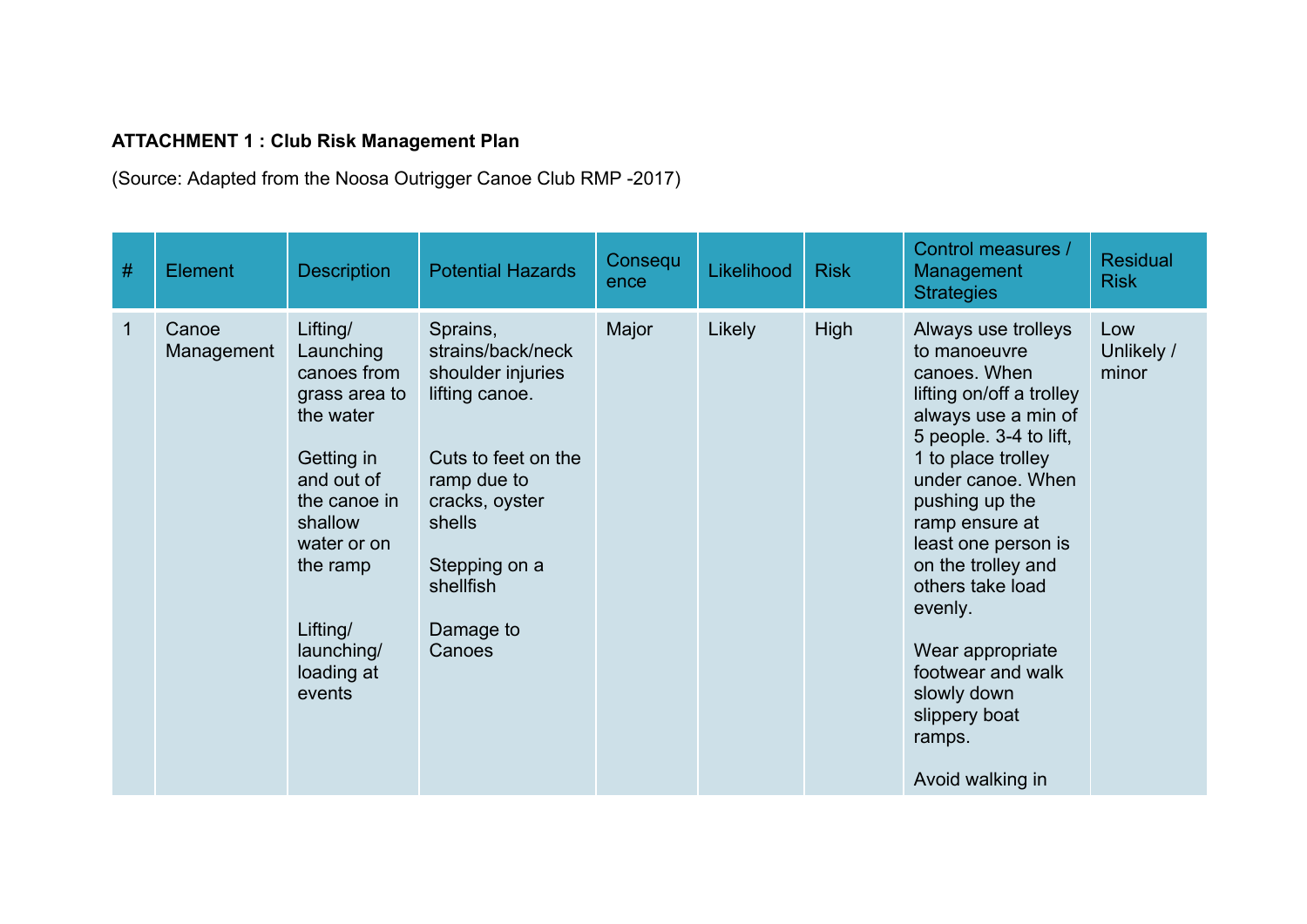|   |                   |                                                               |                                                           |              |          |        | merky water                                                                                                                                                                                                                                                                                                                                                                                                                   |                                   |
|---|-------------------|---------------------------------------------------------------|-----------------------------------------------------------|--------------|----------|--------|-------------------------------------------------------------------------------------------------------------------------------------------------------------------------------------------------------------------------------------------------------------------------------------------------------------------------------------------------------------------------------------------------------------------------------|-----------------------------------|
| 2 | Paddler<br>Safety | All Club<br><b>Members</b><br>and Come<br>and try<br>paddlers | Weak swimmer                                              | Major        | Possible | High   | All new paddlers &<br>Visitors must sign<br>the AOCRA waiver<br>form and be<br>checked for paddler<br>suitability by coach<br>or steerer.<br>Members must<br>complete swim/huli<br>tests as per<br>AOCRA rulings in<br>that all paddlers<br>complete an open<br>canoe huli training<br>each year and race<br>paddlers undertake<br>a huli with covers.<br>Weak swimmers to<br>purchase a PFD to<br>be worn while<br>paddling. | Medium<br>Rare/<br>Major          |
|   | Junior safety     | Adult<br>coaches &<br>volunteers                              | Inappropriate<br>interactions                             | Major        | Possible | High   | All adults must<br>have blue card<br>when working with<br>juniors                                                                                                                                                                                                                                                                                                                                                             | Medium<br>Rare /<br>Major         |
| 3 | Coaches           | Training<br>qualifications                                    | Not trained, liable<br>for damage, may<br>damage paddlers | <b>Minor</b> | Likely   | Medium | All coaches must<br>be accredited or<br>work under an                                                                                                                                                                                                                                                                                                                                                                         | Low<br>Unlikely /<br><b>Minor</b> |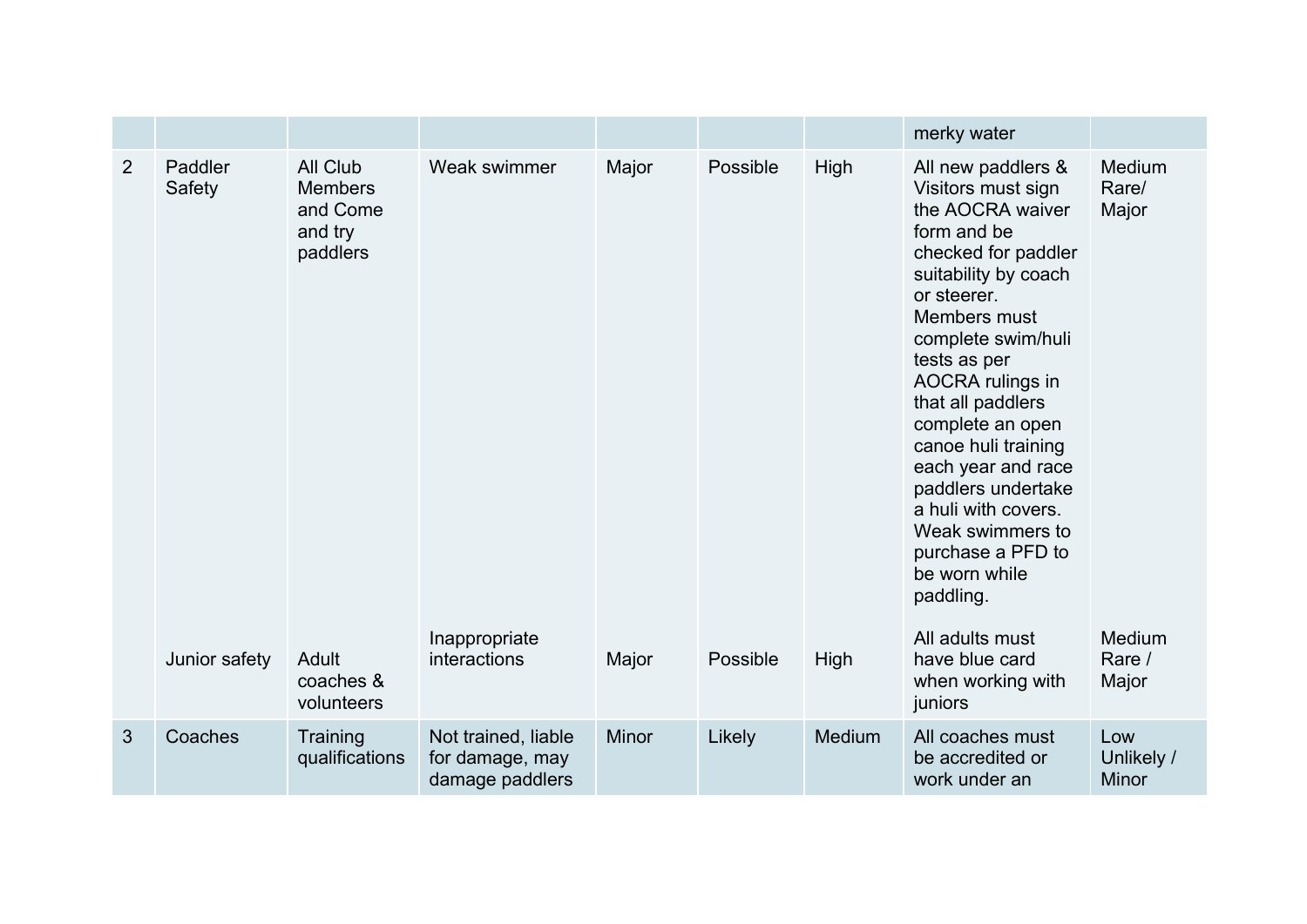|   |                              |                                                                                                                                                                                                                                         |                                                                                                                                                                                                                                                                                                                                                                                        |       |          |      | accredited coach as<br>per the AOCRA<br><b>MPP 5.2</b>                                                                                                                                                                                                                                                                                                                                                                                                                          |                                                                                                                                                                          |
|---|------------------------------|-----------------------------------------------------------------------------------------------------------------------------------------------------------------------------------------------------------------------------------------|----------------------------------------------------------------------------------------------------------------------------------------------------------------------------------------------------------------------------------------------------------------------------------------------------------------------------------------------------------------------------------------|-------|----------|------|---------------------------------------------------------------------------------------------------------------------------------------------------------------------------------------------------------------------------------------------------------------------------------------------------------------------------------------------------------------------------------------------------------------------------------------------------------------------------------|--------------------------------------------------------------------------------------------------------------------------------------------------------------------------|
| 4 | Crossing<br>Caloundra<br>Bar | Crew<br>members get<br>hit by<br>dumping<br>waves<br>Crew getting<br>slammed<br>backwards<br>by waves on<br>to canoe<br>parts/other<br>crew<br>Canoe fills<br>with water<br>and needs<br>retrieval<br>measures<br>Full Huli of<br>canoe | <b>Broken bones</b><br>(including back,<br>ribs) and knocks to<br>the head from the<br>aku<br>Bruising of varying<br>degrees from<br>minor to significant<br>Torn muscles and<br>ligaments (as<br>thrown backwards)<br>Drift to sea on<br>outgoing tide<br>requiring<br>emergency service<br>assistance for<br>crew and canoe<br>retrieval<br>Crew member<br>panic<br>Being trapped in | Major | Possible | High | Assessment of bar<br>crossing condition<br>by experienced<br>coach/s and<br>steerers only.<br>Steerers have<br>FINAL word as to<br>crew set up and<br>capacity for the<br>session.<br>Covers to be used<br>at the discretion of<br>the Coach and<br>Steerer.<br>Steerer experience<br>and capacity to get<br>crew/canoe through<br>bar safely; to be<br>assessed in line<br>with conditions on<br>the day.<br><b>Placement of most</b><br>experienced and<br>strongest paddlers | Medium -<br>Likely /<br>Major<br>(Even if all<br>precautions<br>taken it is<br>likely that<br>some of<br>these risks<br>will still<br>occur more<br>than once<br>a year) |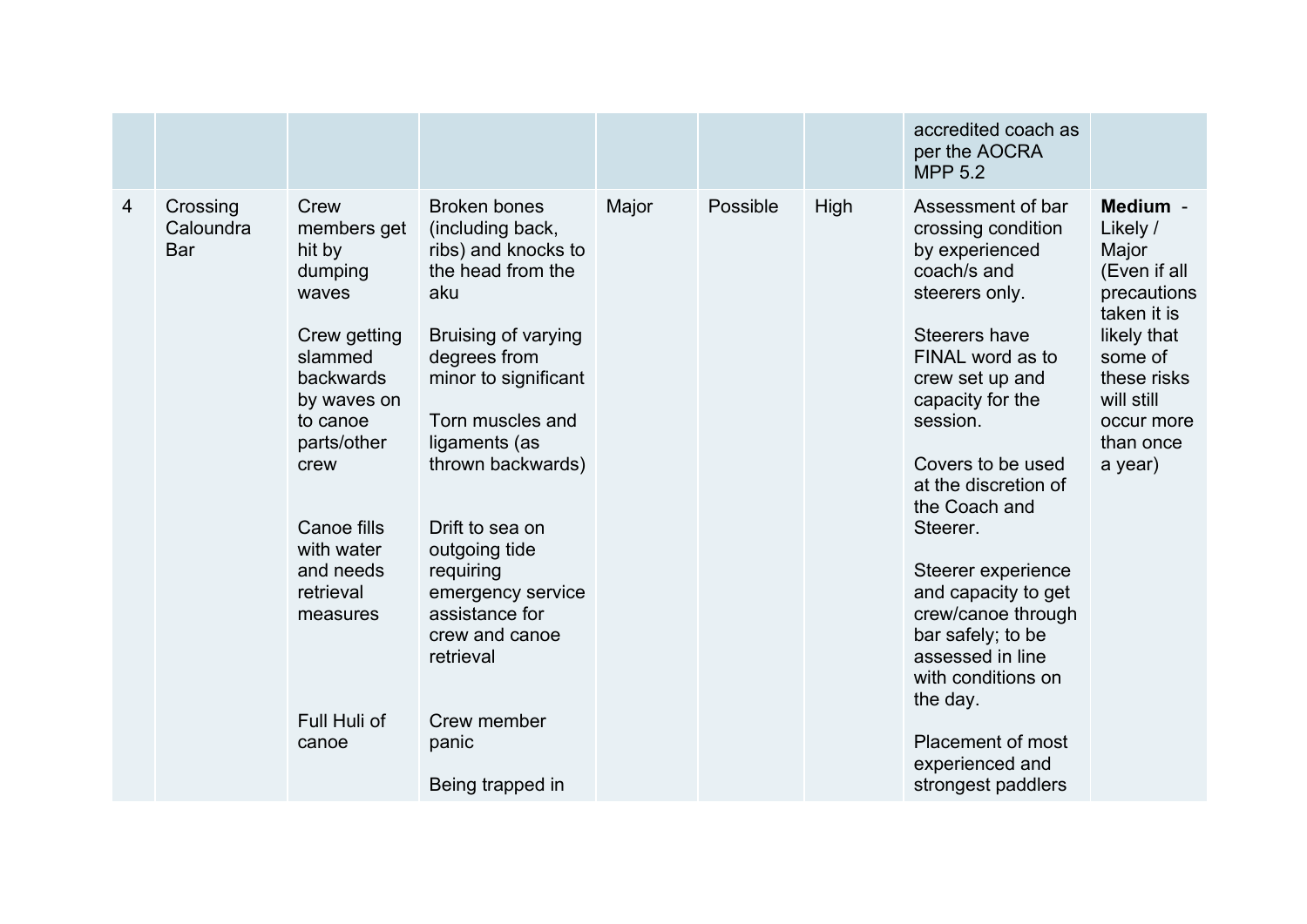#### the covers underwater

Dragging of canoe and crew out to sea on outgoing tide loss an/or damage of equipment (paddles, lifejackets, canoes cracks and twisting)

Dragging of canoe and/or crew on to rocks.

Broken bones, bruising and cuts and/or damage to canoe and equipment

in seats 1-2 (may be male or female).

Paddlers in seat 1-2 MUST be aware of risks and indicate consent to sit in the seat to steerer /coach and be aware of impact minimising procedures (i.e. duck and tuck).

All paddlers must be made aware of potential bar crossing risks and given the option to decline WITHOUT duress by any club member.

Canoes to be inspected for seaworthiness and contain all required safety gear as per AOCRA and state maritime services legislation.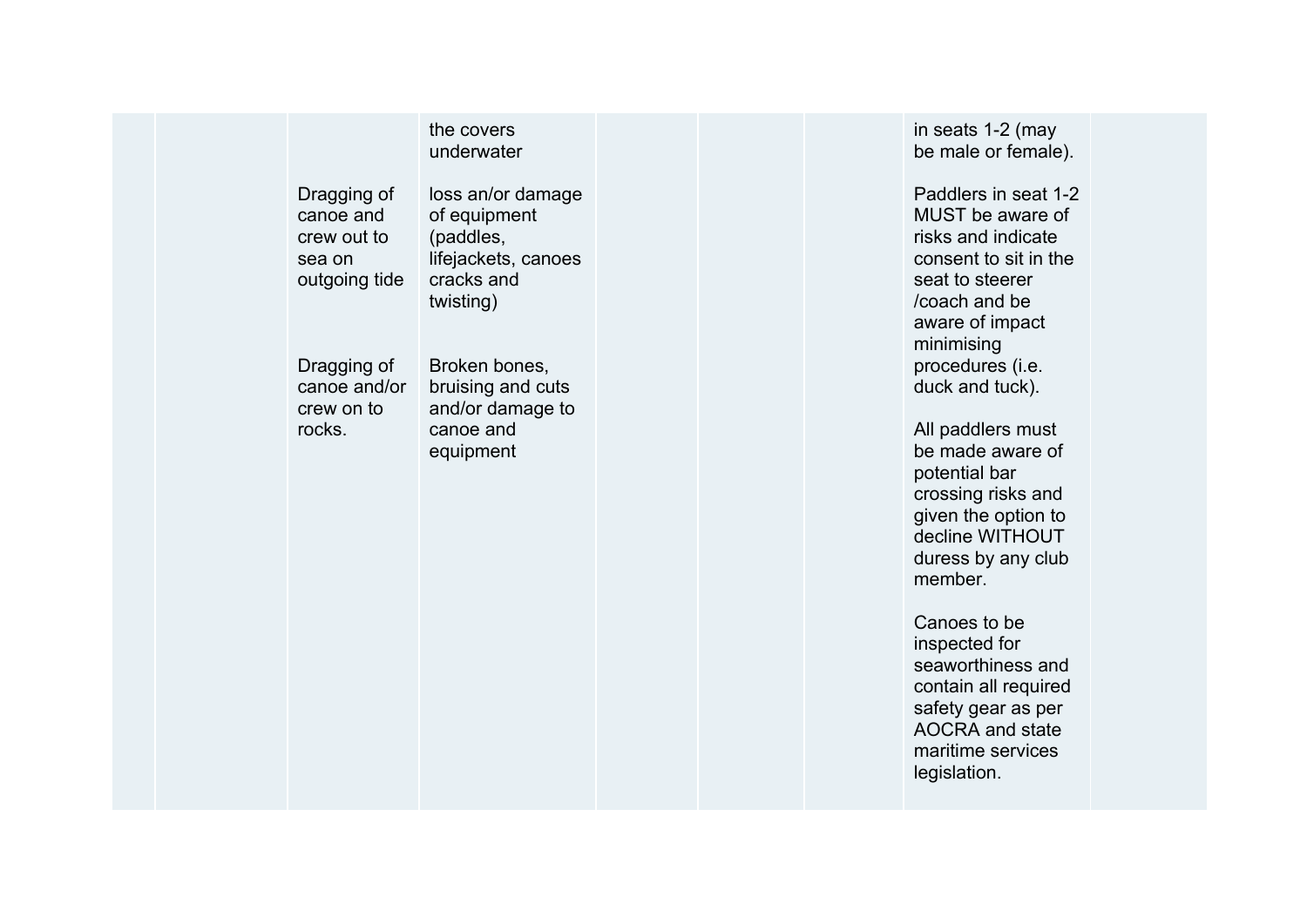|                |                                                                     |                                                                          |                                                                                                                           |             |          |               | No one to cross the<br>bar unless they<br>have completed a<br>huli drill                                                                   |                        |
|----------------|---------------------------------------------------------------------|--------------------------------------------------------------------------|---------------------------------------------------------------------------------------------------------------------------|-------------|----------|---------------|--------------------------------------------------------------------------------------------------------------------------------------------|------------------------|
| 5              | <b>Noise</b><br><b>Nuisance</b>                                     | Loud calling<br>in canal<br>areas                                        | Noise complaints<br>to club and<br>council. Possibility<br>of not being<br>allowed to paddle<br>near residential<br>areas | Major       | Possible | Low           | Relay calls from<br>steerers. Keep calls<br>to a minimum. Call<br>quiet huts.                                                              | Low<br><b>Unlikely</b> |
| 6              | <b>Extreme</b><br>weather<br>conditions                             | Strong wind<br>warnings<br>Lightning &<br>Storms/Hail                    | Possibility of huli<br>and not being bail<br>to right the canoe,<br>canoe damage,<br>struck by lightning<br>or hail       | Major       | Possible | Low           | Assess access to<br>protected waters.<br><b>Refer to AOCRA</b><br>MPP rulings 5.4 &<br>5.5 and current<br>safety alerts issued<br>by AOCRA | Low<br><b>Unlikely</b> |
| $\overline{7}$ | Sunburn /<br>Heat                                                   | High UV<br>levels and<br>high temps &<br>humidity                        | Possibility of<br>sunburn and<br>dehydration                                                                              | High        | Likely   | <b>Medium</b> | Refer to AOCRA<br><b>MPP 5.9</b><br>Paddlers advised<br>to carry wear and<br>sunscreen                                                     | Low                    |
| 8              | Collision with<br>swimmers<br>and other<br>water craft<br>e.g. SUPs | <b>Swimmers</b><br>/craft near<br>the canoe<br>launch zone<br>and access | Running over a<br>swimmer/craft<br>knocking them out<br>and potentially<br>drowning                                       | <b>High</b> | Possible | Major         | Steerers to assess<br>risk prior to taking<br>off,<br>Let swimmers/craft<br>know where they                                                | Low<br><b>Unlikely</b> |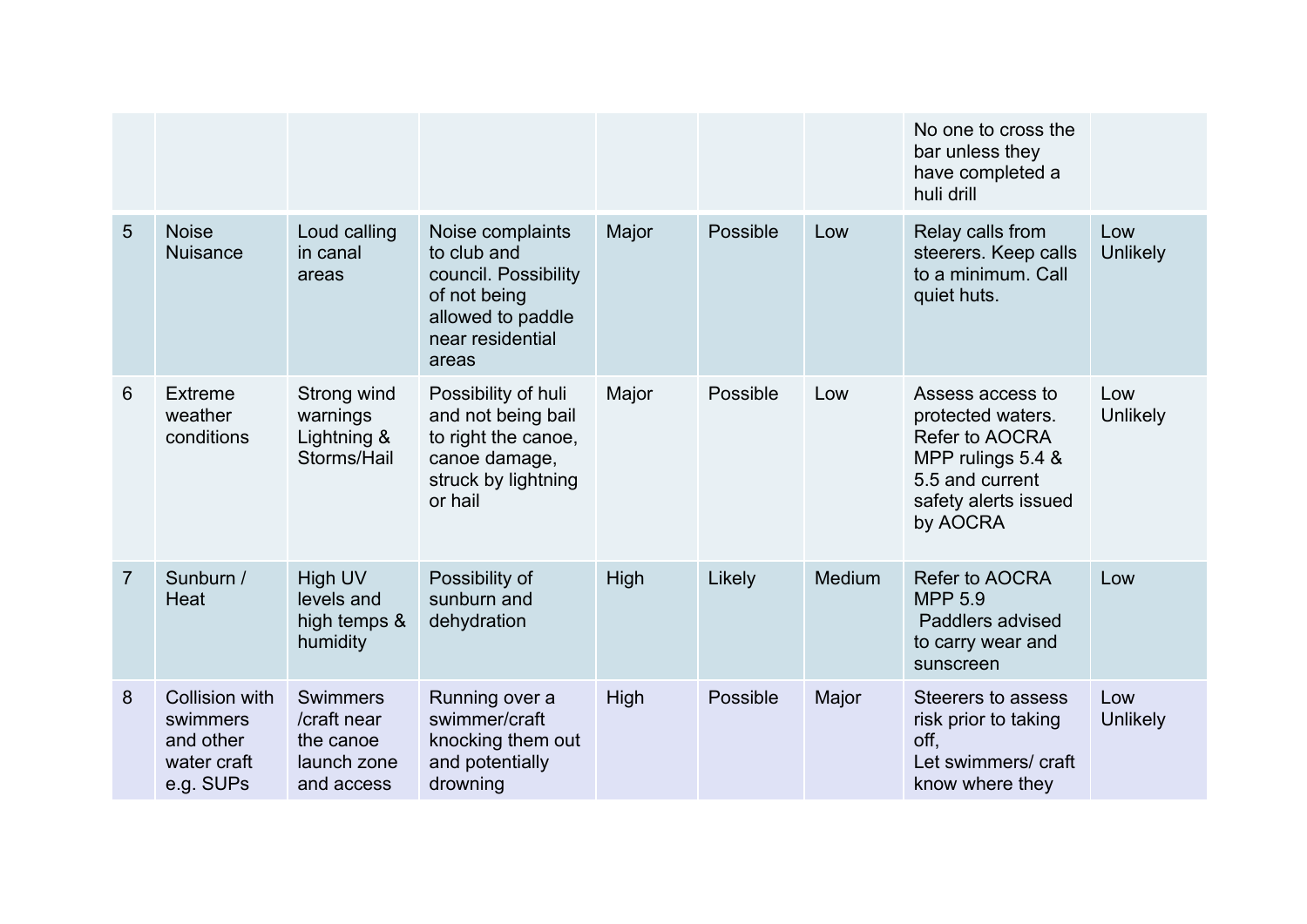|    |                          | points to<br>waterways                                                                                                                          |                                                                                                                                                                                                                         |             |                 |              | intend going.<br>Seat 1 to keep look<br>out                                                                                                                                                                                                                            |                        |
|----|--------------------------|-------------------------------------------------------------------------------------------------------------------------------------------------|-------------------------------------------------------------------------------------------------------------------------------------------------------------------------------------------------------------------------|-------------|-----------------|--------------|------------------------------------------------------------------------------------------------------------------------------------------------------------------------------------------------------------------------------------------------------------------------|------------------------|
| 9  | Financial                | Not meeting<br>financial<br>Obligations                                                                                                         | Not enough funds<br>to cover expenses                                                                                                                                                                                   | <b>High</b> | Likely          | Medium       | All expenses to be<br>approved in first<br>instance by MC.<br>Email to be sent via<br>Secretary/Treasure.<br>Larger expenses 3<br>quotes to be sought<br>then approved by<br>MC. Email<br>Secretary/Treasurer<br><b>Membership Fees</b><br>to be paid.                 | Low<br><b>Unlikely</b> |
| 10 | <b>Towing</b><br>trailer | <b>Traffic</b><br>incident<br>while towing<br>trailer.<br><b>Over loading</b><br>of $Trailer -$<br>too many<br>canoes and<br>gear on<br>trailer | Death/injury to any<br>parties involved in<br>incidents - both<br>club members,<br>supporters or<br>other road users<br><b>Trailer unsafe to</b><br>tow - weaving and<br>hard to manoeuvre<br><b>Equipment falls of</b> | <b>High</b> | <b>Possible</b> | <b>Major</b> | <b>ONLY Licensed</b><br>competent drivers<br>with sufficient<br>capacity vehicles to<br>tow trailer.<br><b>Trailer and vehicle</b><br>to be road worthy.<br>Annual service of<br>trailer<br><b>Allocated Driver to</b><br>inspect trailer prior<br>to leaving on trip. | Low                    |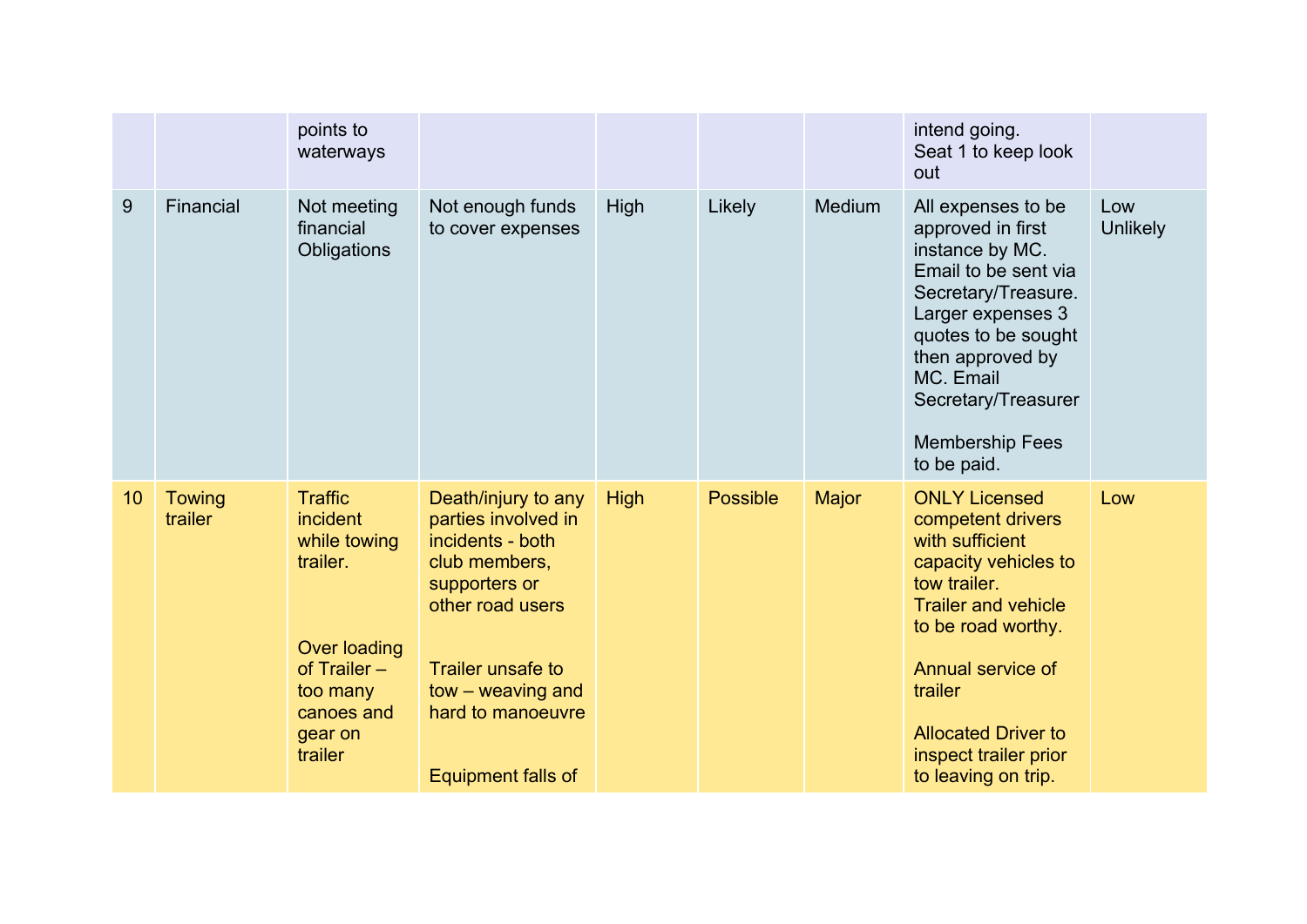#### Loose equipment on trailer

**Travelling** over speed limit

Lack of lights

**Insufficient** braking capacity for load

trailer and causes accidents for other motorists

Increase of chance of accident and traffic offence

Increase of chance of accident and traffic offence

Increase of chance of accident and traffic offence

Trailer to carry max 6 canoes and gear

Canoe to be placed in cradles provided. Driver to set placement of all canoes

All canoes to be tied on front and back with ratchet tie downs, nets placed over equipment on trailer bed, box secured.

Follow speed limits and road rules. Drivers to accept any speed violations received from traffic department

Ensure light check before leaving parking area

Braking mechanism to meet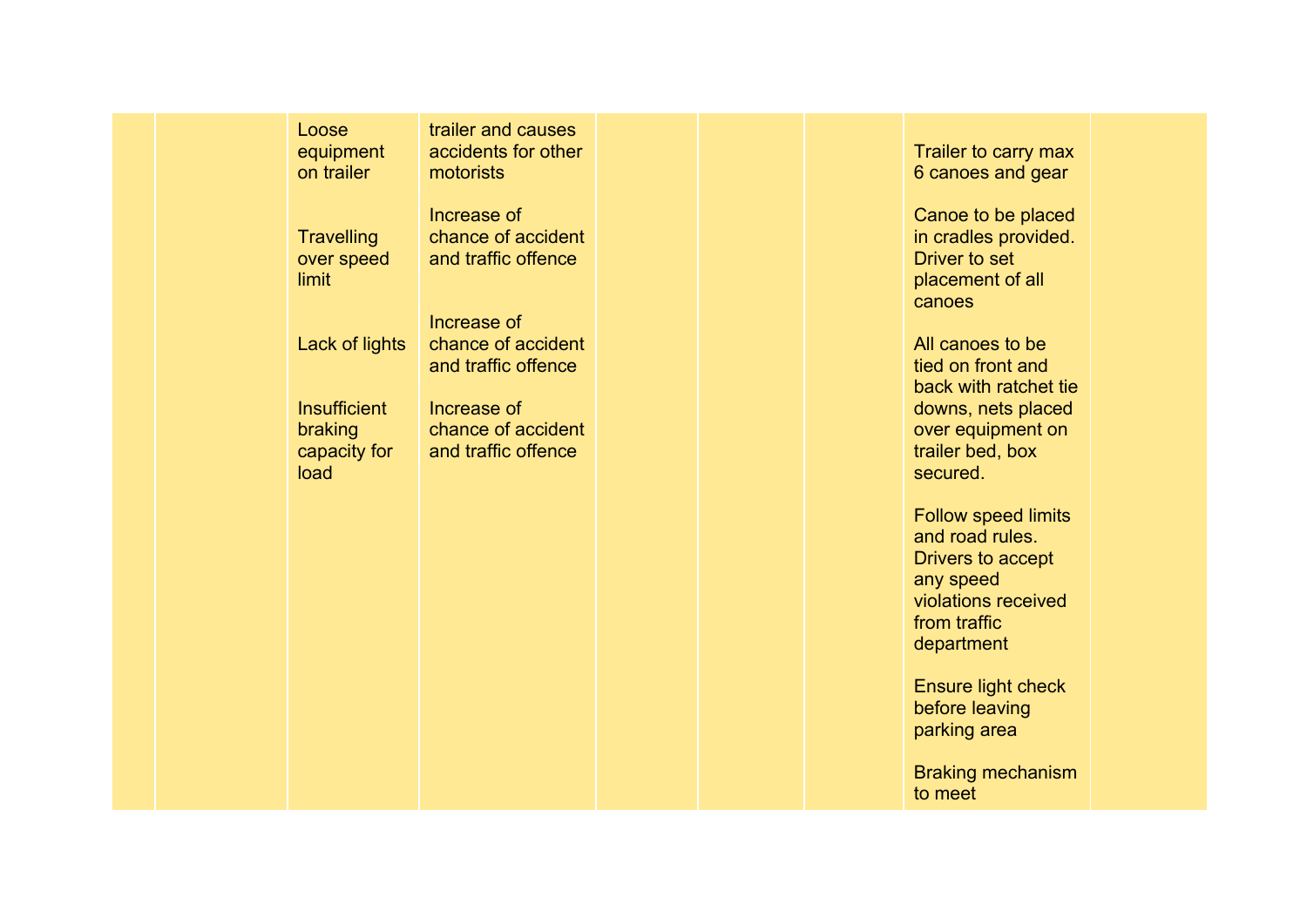|    |                             |                                                                                                                                                            |                                                                     |              |                                                                                                                               |                                                                                                            | requirements of all<br>drivers and vehicles<br>towing trailer                                                                                                                                          |                               |
|----|-----------------------------|------------------------------------------------------------------------------------------------------------------------------------------------------------|---------------------------------------------------------------------|--------------|-------------------------------------------------------------------------------------------------------------------------------|------------------------------------------------------------------------------------------------------------|--------------------------------------------------------------------------------------------------------------------------------------------------------------------------------------------------------|-------------------------------|
| 11 | <b>Medical</b><br>Emergency | <b>Medical</b><br>incident in<br>canoe while<br>on water.                                                                                                  | Distance from<br>communication<br>devices                           | Major        | Likely                                                                                                                        | Major                                                                                                      | Coaches to have<br>current first aid<br>qualification.<br>Be aware of<br>paddlers' medical<br>conditions<br>Paddle close to<br>shore in the<br>absence of a<br>support boat<br>Carry a mobile<br>phone | Medium -<br>Likely /<br>Major |
| 12 | COVID-19                    | <b>Members</b><br>attend<br>training with<br>COVID-19<br>who are<br>unaware<br>they are<br>carrying the<br>virus (ie.<br>they are not<br>displaying<br>any | This could lead to<br>the spread of<br>COVID-19 during<br>training. | <b>Major</b> | $Low -$<br><b>Australia</b><br>has strict<br>quarantin<br>e<br>measures<br>and<br>strong<br>communit<br>y<br>adherenc<br>e to | <b>Moderat</b><br>$e$ – while<br>there are<br>few<br>cases in<br>Qld, the<br>risk can<br>escalate<br>daily | Implement and<br>abide by the OCCC<br>COVID-19 Safety<br>Plan                                                                                                                                          | Medium /<br><b>Major</b>      |